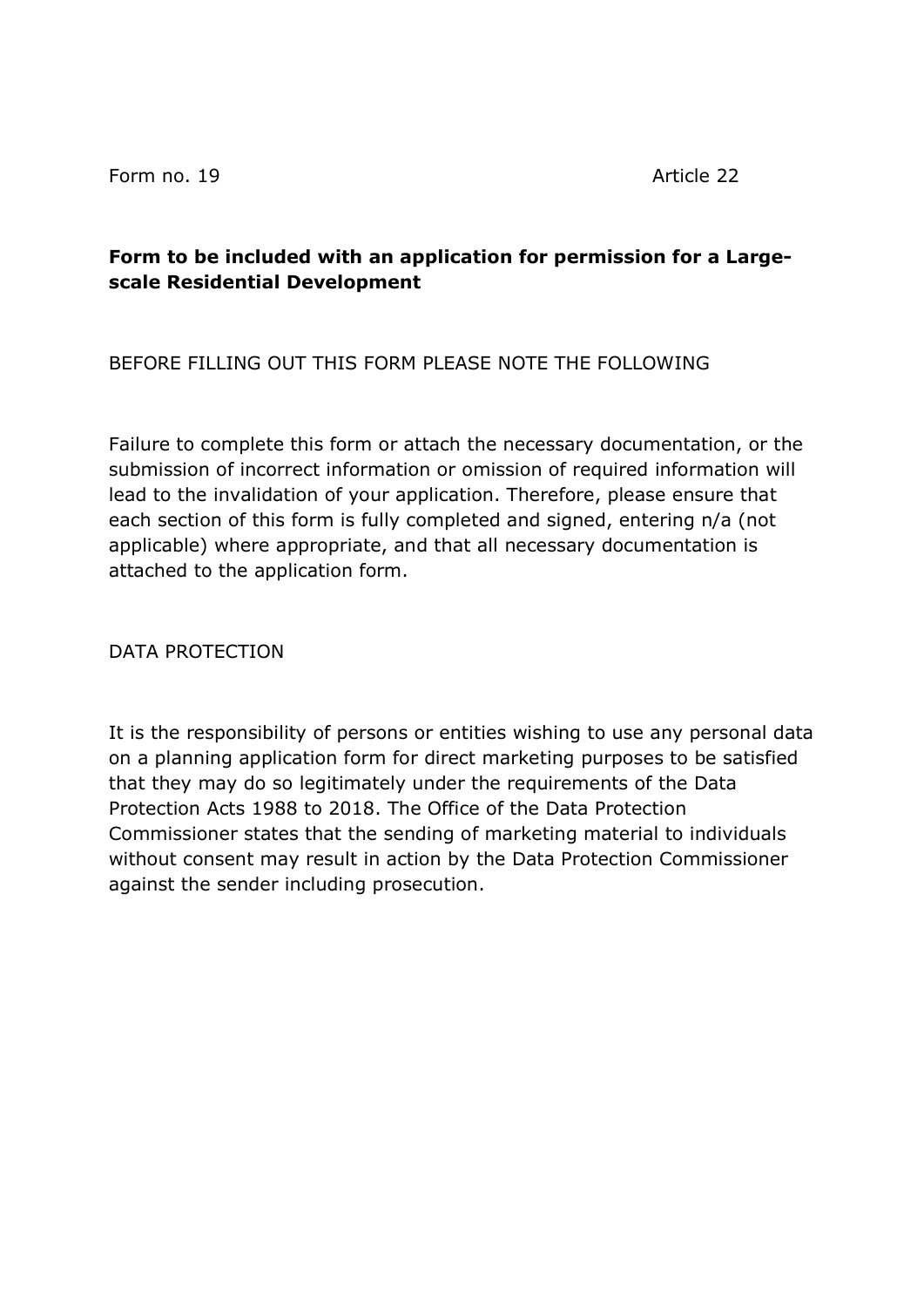

**Comhairle Contae Thiobraid Árann Tipperary County Council** 

# Supplementary information to accompany an application for a Large-scale Residential Development

 Prospective Applicant Name:

| Contact details of person authorised to operate on behalf of the<br>Prospective Applicant (Applicant or Agent): (Not for Public release) |  |  |
|------------------------------------------------------------------------------------------------------------------------------------------|--|--|
| Name:                                                                                                                                    |  |  |
| <b>Correspondence</b><br><b>Address:</b>                                                                                                 |  |  |
| Telephone:                                                                                                                               |  |  |
| Email:                                                                                                                                   |  |  |

| <b>Declaration:</b>                                                |                                                                            |
|--------------------------------------------------------------------|----------------------------------------------------------------------------|
| I hereby declare that, to the best of my knowledge and belief, the |                                                                            |
|                                                                    | information given in this form is correct and accurate and fully compliant |
| with the Planning and Development Act 2000, as amended, and the    |                                                                            |
| Regulations made thereunder.                                       |                                                                            |
| Signature of person authorised to operate on behalf of the         |                                                                            |
| <b>Prospective Applicant:</b>                                      |                                                                            |
|                                                                    |                                                                            |
|                                                                    |                                                                            |
|                                                                    |                                                                            |
|                                                                    |                                                                            |
| Date:                                                              |                                                                            |

### Address of the proposed Large-scale Residential Development: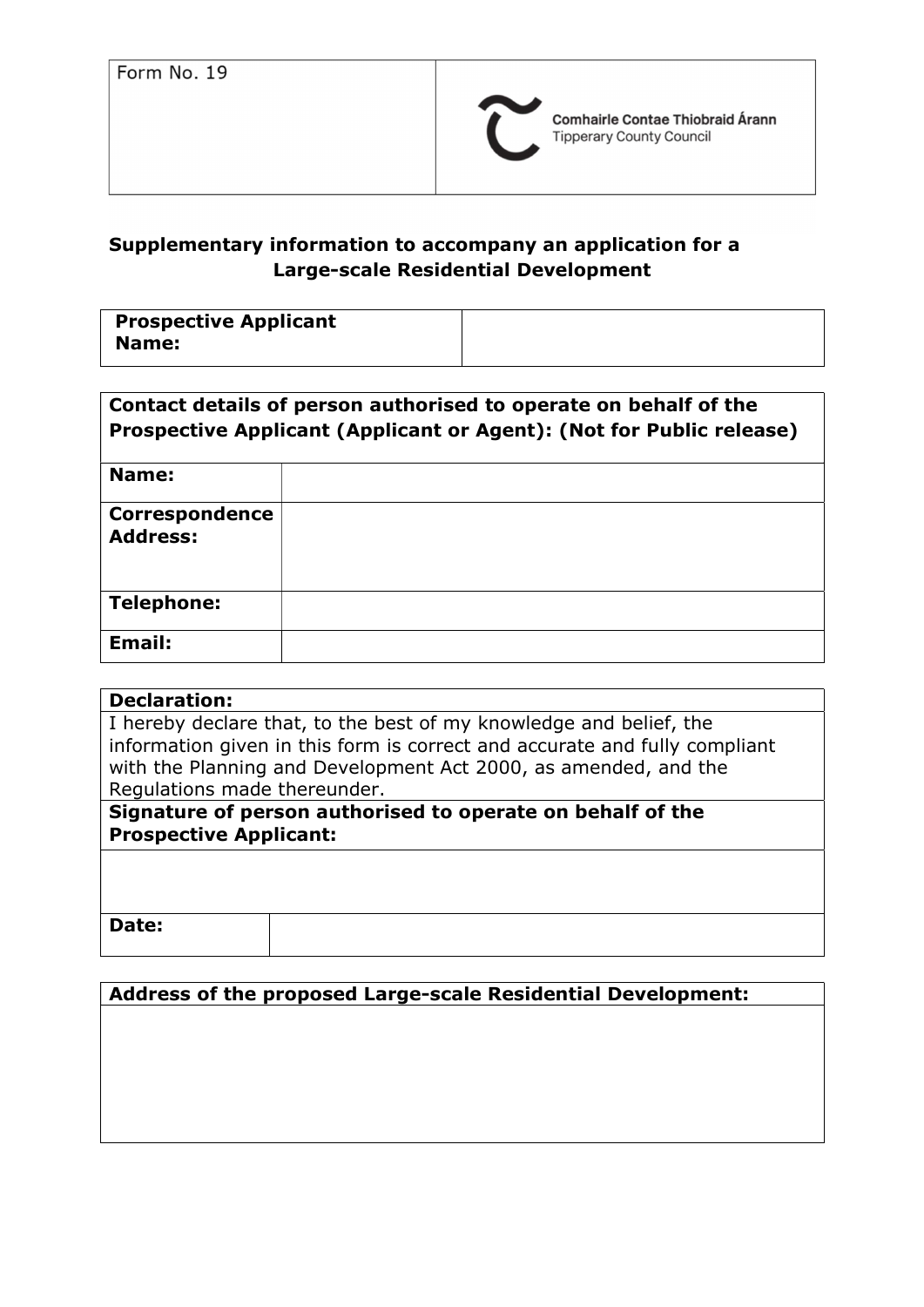# Zoning:

| Site zoning in current Development    |  |
|---------------------------------------|--|
| Plan or Local Area Plan for the area: |  |
| Existing use(s) of the site and       |  |
|                                       |  |
| proposed use(s) of the site:          |  |
|                                       |  |

| <b>Supporting Documents</b>                                                                                                                                                                                                                                                                                                                                                                                         | <b>Enclosed</b>            |                         |            |
|---------------------------------------------------------------------------------------------------------------------------------------------------------------------------------------------------------------------------------------------------------------------------------------------------------------------------------------------------------------------------------------------------------------------|----------------------------|-------------------------|------------|
| Site location map sufficient to identify the land,                                                                                                                                                                                                                                                                                                                                                                  | Yes: $\lceil \rceil$       | No: [ ]                 |            |
| at appropriate scale                                                                                                                                                                                                                                                                                                                                                                                                |                            |                         |            |
| Layout plan of the proposed development, at                                                                                                                                                                                                                                                                                                                                                                         | Yes: $[ ]$                 | $No:$ $\lceil$ $\rceil$ |            |
| appropriate scale.                                                                                                                                                                                                                                                                                                                                                                                                  |                            |                         |            |
| Statement of consistency with the Development<br>Plan                                                                                                                                                                                                                                                                                                                                                               | Yes: $[ ]$                 | $No:$ $\lceil$ $\rceil$ |            |
| Where the planning authority notified the<br>applicant of its opinion that the documents<br>enclosed with the request for LRD meeting<br>required further consideration and amendment<br>in order to constitute a reasonable basis for an<br>application for permission, a statement of<br>response to the issues set out in the LRD<br>Opinion.                                                                    | Yes: $\lceil \rceil$       | $No:$ $\lceil$ $\rceil$ | $N/A:$ [ ] |
| Where the planning authority notified the<br>applicant that specified additional information<br>should be submitted with any application for<br>permission, a statement setting out that such<br>information accompanies the application.                                                                                                                                                                           | Yes: $\lceil \cdot \rceil$ | $No:$ $\lceil$ $\rceil$ | $N/A$ : [] |
| <b>Design</b>                                                                                                                                                                                                                                                                                                                                                                                                       |                            |                         |            |
| A design statement that addresses the sites<br>location and context and the proposed design<br>strategy.                                                                                                                                                                                                                                                                                                            | Yes: $\lceil \; \rceil$    | No: [ ]                 |            |
| A schedule of accommodation that details the<br>number and type of housing units proposed, the<br>individual unit floor areas, bedrooms and bed<br>spaces, private amenity space associated with<br>each unit, the storage space associated with<br>each unit, the principal dimensions and in the<br>case of apartments the aggregate floor area of<br>each room and whether the unit is dual or<br>single aspect. | Yes: $\lceil \; \rceil$    | No: [ ]                 |            |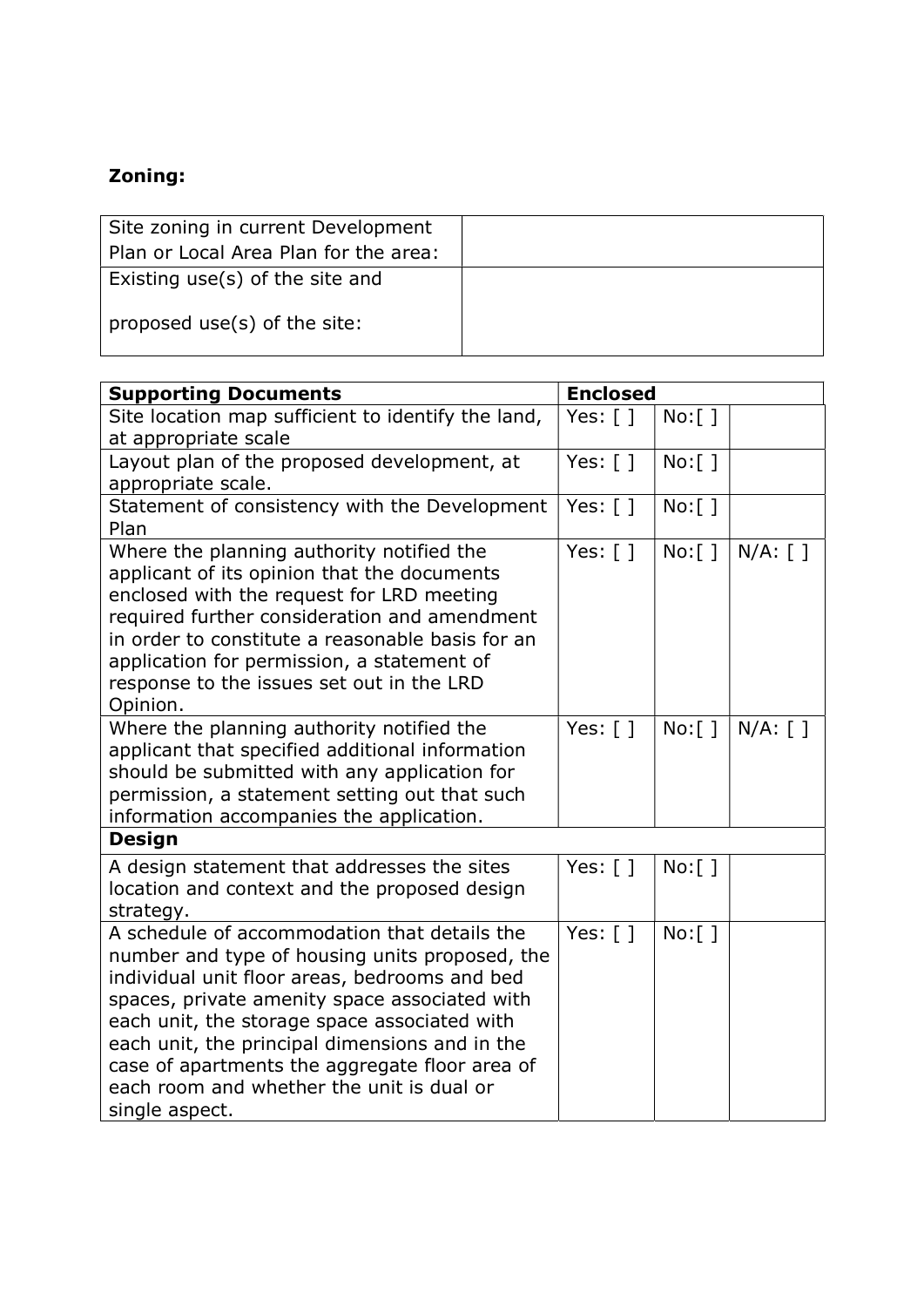| <b>Water Services</b>                                                                                                                                                                                                                                                                                 | <b>Enclosed</b>            |                         |            |
|-------------------------------------------------------------------------------------------------------------------------------------------------------------------------------------------------------------------------------------------------------------------------------------------------------|----------------------------|-------------------------|------------|
| Where the proposed development has the<br>potential to impact on a public water supply<br>source, irrespective of whether or not a<br>connection to a water/wastewater network is<br>required, this application must be accompanied<br>by evidence of engagement with Irish Water<br>and its outcome. | Yes: $\lceil \rceil$       | $No:$ $\lceil$ $\rceil$ |            |
| A current/valid Confirmation of Feasibility<br>Statement from Irish Water in relation to the<br>proposed development confirming that there is<br>or will be sufficient water network treatment<br>capacity to service the development.                                                                | Yes: $[ ]$                 | $No:$ [ ]               |            |
| A Statement of Compliance with Irish Water's<br>Standard Details and Codes of Practice for<br>water and/or wastewater infrastructure<br>proposals (designs, layouts, etc.).                                                                                                                           | Yes: $[ ]$                 | $No:$ [ ]               |            |
| An indication of timelines and phasing for water<br>demand or wastewater collection requirements,<br>or both, as appropriate.                                                                                                                                                                         | Yes: $\lceil \cdot \rceil$ | $No:$ [ ]               |            |
| Where the proposed development will impact<br>on assets of Irish Water, details of proposals for<br>protection or diversion of such assets.                                                                                                                                                           | Yes: $[ ]$                 | $No:$ [ ]               |            |
| <b>Traffic and Transport</b>                                                                                                                                                                                                                                                                          | <b>Enclosed</b>            |                         |            |
| Is a Traffic / Transportation Impact Assessment<br>included with the application, having regard to<br>the relevant Development Plan / Local Area<br>Plan requirements and the Traffic and Transport<br>assessment Guidelines (TII)?                                                                   | Yes: $\lceil \; \rceil$    | $No:$ [ $]$             |            |
| Is a Travel Plan included with the application,<br>having regard to the relevant Development Plan<br>/ Local Area Plan requirements?                                                                                                                                                                  | Yes: $\lceil \rceil$       | $No:$ $\lceil$ $\rceil$ | $N/A:$ [ ] |
| <b>Taking in Charge:</b>                                                                                                                                                                                                                                                                              | <b>Enclosed</b>            |                         |            |
| Is it intended that any part of the proposed<br>development will be taken in charge by the<br>planning authority? If the answer is "Yes",<br>please attach site plan clearly showing area(s)<br>intended for taking in charge.                                                                        | Yes: $\lceil \rceil$       | $No:$ $\lceil$ $\rceil$ |            |
| <b>Maps, Plans and Drawings</b>                                                                                                                                                                                                                                                                       | <b>Enclosed</b>            |                         |            |
| List in a schedule accompanying this application<br>all maps, plans and drawings enclosed with the<br>application, stating title, scale and number.                                                                                                                                                   | Yes: $\lceil \cdot \rceil$ | No: [ ]                 |            |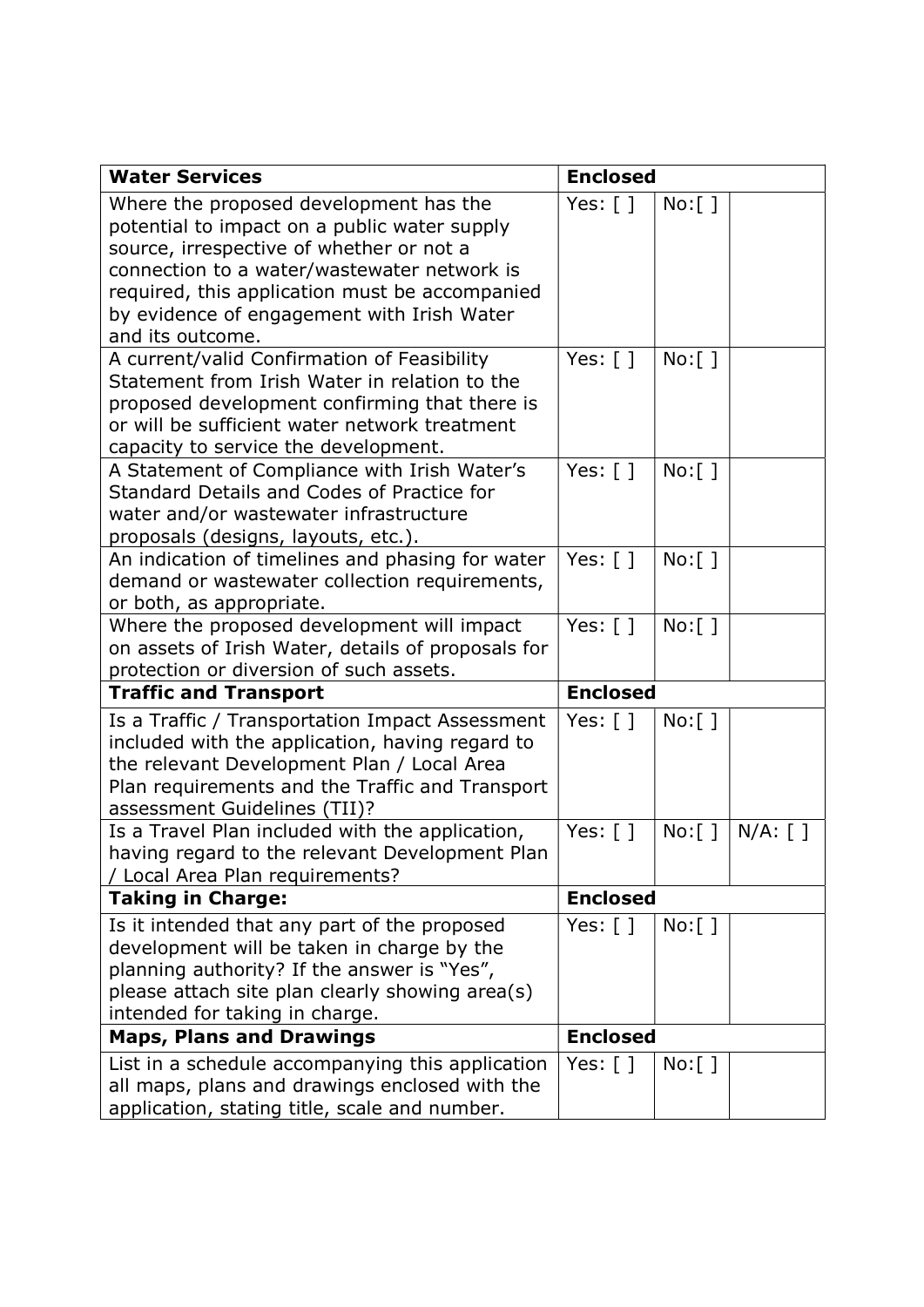## Large-scale Residential Development Details:

Note: If the answer to any of the below statements is "Yes", please submit a brief statement in support of your application.

| Please tick appropriate box:                                                                                                                                                                                                                         | <b>Yes</b> | <b>No</b> |
|------------------------------------------------------------------------------------------------------------------------------------------------------------------------------------------------------------------------------------------------------|------------|-----------|
| (a) Are details of housing density, plot ratio, site coverage,<br>building heights, proposed layout and aspect enclosed with the<br>application?                                                                                                     |            |           |
| (b) Are details of public and private open space provision,<br>landscaping, play facilities, pedestrian permeability, vehicular<br>access and parking provision, where relevant, enclosed with<br>the application?                                   |            |           |
| (c) Are details of any proposals to address or, where relevant,<br>integrate the proposed development with surrounding land<br>uses enclosed with the application?                                                                                   |            |           |
| (d) Are details of any proposals to provide for services<br>infrastructure other than water, such as cabling (including<br>broadband provision) and any phasing proposals enclosed with<br>the application?                                          |            |           |
| (e) Does the proposed development involve the demolition of a<br>Protected Structure(s), in whole or in part? If "Yes", an<br>explanation as to the need for the demolition of a Protected<br>Structure(s) should be enclosed with this application. |            |           |
| (f) Do any statutory notices (e.g. Fire Safety, Enforcement,<br>Dangerous Buildings, Derelict Sites, Building Control, etc.)<br>apply to the site and/or any building thereon? If "Yes", enclose<br>details with this application.                   |            |           |
| (g) Is information specified by the planning authority as<br>necessary for inclusion in any application for permission for the<br>proposed LRD, so included? If "Yes", give details of the<br>specified information accompanying this application.   |            |           |

# Breakdown of Housing units:

| <b>Houses</b>    |                     |                                     |  |
|------------------|---------------------|-------------------------------------|--|
| <b>Unit Type</b> | <b>No. of Units</b> | Gross floor space in m <sup>2</sup> |  |
| 1-bed            |                     |                                     |  |
| 2-bed            |                     |                                     |  |
| 3-bed            |                     |                                     |  |
| 4-bed            |                     |                                     |  |
| $4+$ bed         |                     |                                     |  |
| <b>Total</b>     |                     |                                     |  |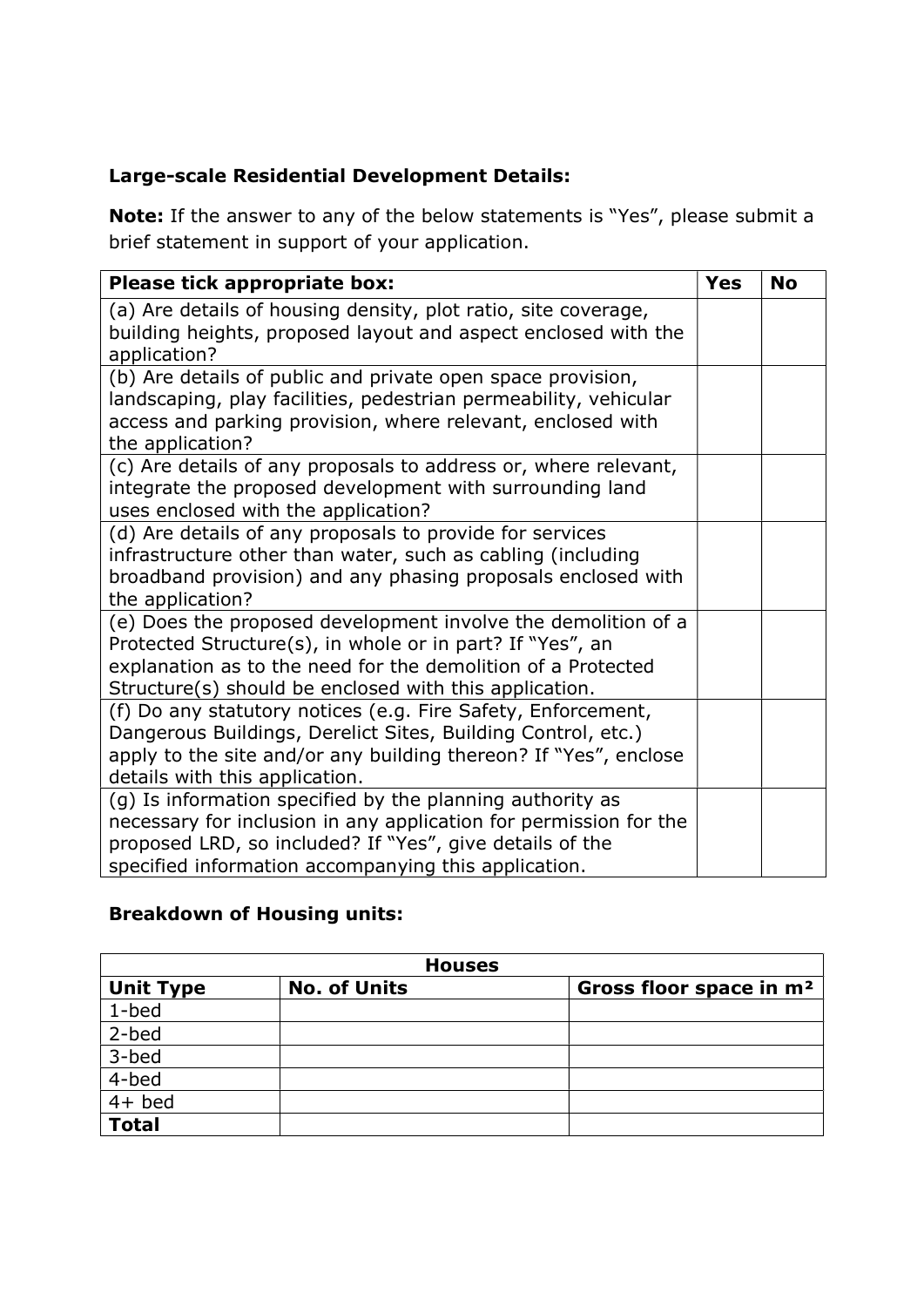| <b>Apartments</b> |                     |                                        |
|-------------------|---------------------|----------------------------------------|
| <b>Unit Type</b>  | <b>No. of Units</b> | Gross floor space in<br>m <sup>2</sup> |
| Studio            |                     |                                        |
| $1$ -bed          |                     |                                        |
| 2-bed             |                     |                                        |
| 3-bed             |                     |                                        |
| 4-bed             |                     |                                        |
| $4+$ bed          |                     |                                        |
| <b>Total</b>      |                     |                                        |

| <b>Student Accommodation</b> |                     |                           |                                        |  |
|------------------------------|---------------------|---------------------------|----------------------------------------|--|
| <b>Unit Type</b>             | <b>No. of Units</b> | No of<br><b>Bedspaces</b> | Gross floor space in<br>m <sup>2</sup> |  |
| Studio                       |                     |                           |                                        |  |
| $1$ -bed                     |                     |                           |                                        |  |
| 2-bed                        |                     |                           |                                        |  |
| 3-bed                        |                     |                           |                                        |  |
| 4-bed                        |                     |                           |                                        |  |
| $4+$ bed                     |                     |                           |                                        |  |
| <b>Total</b>                 |                     |                           |                                        |  |

| State total number of residential units in proposed |  |
|-----------------------------------------------------|--|
| development                                         |  |

| <b>LRD Floor Space</b>                                                                                                                                                                                                                                                                              | <b>Gross Floor</b><br><b>Space in</b><br>m <sup>2</sup> |
|-----------------------------------------------------------------------------------------------------------------------------------------------------------------------------------------------------------------------------------------------------------------------------------------------------|---------------------------------------------------------|
| (a) State the cumulative gross floor space of residential<br>accommodation, in m <sup>2</sup> :                                                                                                                                                                                                     |                                                         |
| (b) State the cumulative gross floor space of the development<br>proposed which is disregarded on foot of the LRD floor space<br>definition in section 2 of the Act and provide the details of the<br>different classes of disregarded floor space below:                                           |                                                         |
| (i) e.g. Parking                                                                                                                                                                                                                                                                                    |                                                         |
| (ii) e.g. Childcare                                                                                                                                                                                                                                                                                 |                                                         |
| (iii)                                                                                                                                                                                                                                                                                               |                                                         |
| (c) State the cumulative gross floor space of the non-<br>residential development proposed in m <sup>2</sup> including any<br>ancillary non-residential development (excluding disregarded<br>floor space for the purposes of (b) above) and provide the<br>details of the different classes below: |                                                         |